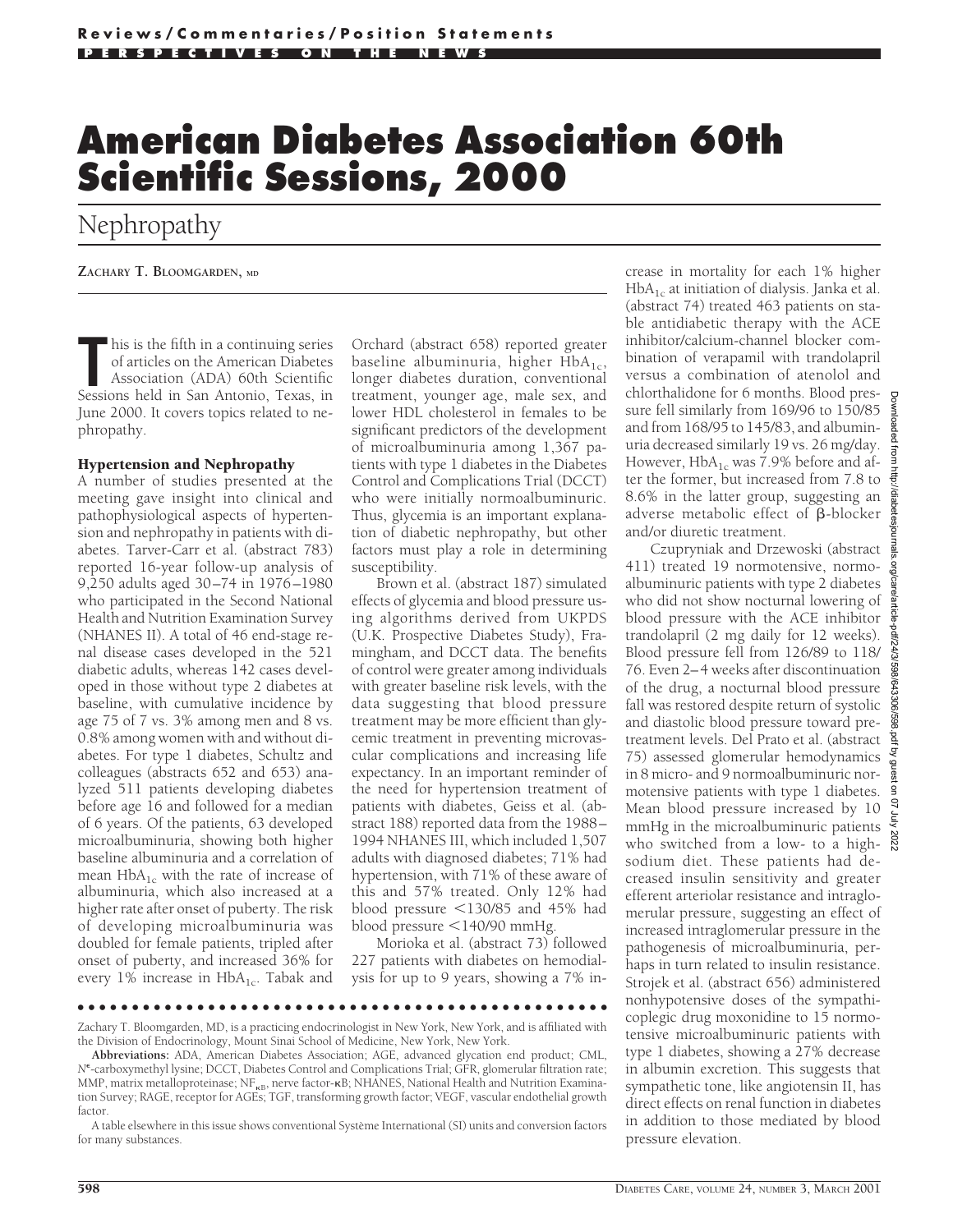Wilson et al. (abstract 1272) compared 159 Pima Indian adults with normal glucose tolerance whose parents both had diabetes, 78 with at least one parent with nephropathy and 81 with neither parent having nephropathy. The former group had fasting glucose 90 vs. 87 mg/dl and a 7% lower glucose disposal rate, suggesting a relationship between insulin resistance and nephropathy. Eddings et al. (abstract 784) compared 130 diabetic members of 58 African-American families with 181 diabetic members of 71 Caucasian families, with earlier onset of diabetes in the former group and with nephropathy affecting 31 vs. 11%, evidence for genetic susceptibility in the African-American group.

Sosenko et al. (abstract 655) followed 782 Native Americans with both normal glucose tolerance and normal albumin excretion at baseline, 52 whose urine albumin exceeded 30 mg/g creatinine and 105 who developed diabetes after 4 years. Subsequently, 37% of those who developed diabetes, but 12% of those who did not, developed microalbuminuria, with the extent of Native American heritage and baseline diastolic blood pressure also being risk factors. The degree of hyperglycemia after onset of diabetes was also associated with the microalbuminuria. Hyttinen et al. (abstract 642) analyzed a Finnish type 1 diabetic patient registry, showing a three- to fourfold increase in risk of nephropathy for diabetic siblings of a patient with diabetic nephropathy.

One potential basis of genetic differences in risk of renal complications may be differing susceptibility to the pathogenic effects of angiotensin in diabetes. De Cosmo et al. (abstract 79) reported a greater rate of decline in the glomerular filtration rate (GFR) among patients with type 1 diabetes and macroalbuminuria having both the K121Q polymorphism of the PC-1 gene and the D allele of the insertion/deletion polymorphism of the ACE gene. Their rate of GFR decline was 13-fold greater than in those lacking the two alleles, independent of blood pressure and degree of albuminuria. Solini et al. (abstract 80) reported lesser mesangial fractional volume and glomerular basement membrane width in 77 patients with type 2 diabetes having the insertion allele of the ACE gene than in those heterozygotic or homozygotic for the deletion allele. Kennon et al. (abstract 864) studied 12 patients with type 1 diabetes

homozygous for the D allele and 12 homozygous for the I allele of the insertion/ deletion polymorphism of the ACE gene. Acute ACE inhibition with intravenous enalapril decreased the pressor response to angiotensin I to a greater extent in the II homozygotes, but after a 2-week course of enalapril (10 mg daily) both groups showed similar response. Whether the ACE polymorphism influences the local production of angiotensin II chronically in tissues with high ACE concentrations, such as the kidney, remains unknown.

In a study of the effect of dietary protein on nephropathy, Gross et al. (abstract 636) compared a normoproteic diet, with chicken as the only source of meat, with a low-protein diet and a usual diet. Among 15 microalbuminuric patients with type 2 diabetes, the urine albumin was 34, 52, and 64 g/min, and GFR was 102, 94, and 111 ml  $\cdot$  min<sup>-1</sup>  $\cdot$  1.73 m<sup>-2</sup> on the three diets. LDL cholesterol was 104, 98, and 126 mg/dl, further suggesting benefit in patients with nephropathy. Gambaro et al. (late-breaking abstract 4) treated 240 patients with diabetic nephropathy with the oral glycosaminoglycan sulodexide at 0, 50, 100, or 200 mg daily, showing 31, 50, and 75% decreases in albuminuria after 4 months. Albuminuria remained 28 and 65% below baseline in the 100- and 200-mg groups after another 4 months without further treatment. They speculate the lasting drug effect may reflect replenishment of the glomerular membrane electrostatic charge barrier with the agent.

#### Pathogenesis of Nephropathy

Cohen et al. (abstract 628) reported an increase in urinary collagen IV in diabetic mice at 15 weeks, coinciding with the light microscopic appearance of glomerular matrix expansion. They pointed out that urinary collagen IV may be a useful marker of renal disease entering a phase of compromised filtration function and may help in evaluating potential therapies. Diamant et al. (abstract 631) measured serum and 24-h urine levels of the interstitial collagenases matrix metalloproteinase (MMP)-2 and -9, which are involved in extracellular proteolysis, and serum levels of vascular endothelial growth factor (VEGF), which stimulates expression of MMPs and endothelial proliferation after vascular injury in vitro, in patients with type 1 diabetes. Serum MMP and VEGF were not associated with albuminuria, but there were significant correlations with urinary MMP excretion, suggesting this to be a marker of the degree of nephropathy.

Fuad N. Ziyadeh, Philadelphia, PA, discussed the role of the transforming growth factor (TGF)- $\beta$  as the major common "downstream mediator" in the pathogenesis of diabetic nephropathy. A number of other growth factors are "upstream" of the  $TGF- $\beta$  signal. Angiotensin$ II stimulates  $TGF- $\beta$ , and ACE inhibitors$ and angiotensin receptor blockers lower TGF- $\beta$  levels. Similarly, thromboxane and endothelin appear to increase  $TGF- $\beta$$ production. High glucose and advanced glycation end product (AGE)-modified proteins can modify collagen, also involving a TGF- $\beta$ -mediated pathway. Hemodynamic stress cycles activate multiple pathways, including protein kinase C and mitogen-activated protein kinase, leading to upregulation of both  $TGF- $\beta$  and its re$ ceptor. Glomerular TGF- $\beta$  expression is also increased by administration of AGEmodified albumin. TGF- $\beta$  is a prototypic fibrogenic cytokine, stimulating synthesis and inhibiting degradation of extracellular matrix, upregulating protease inhibitors and downregulating proteases, and upregulating the cell surface receptors for matrix, the integrins, thus potentially playing a role in matrix accumulation in nephropathy.

 $TGF- $\beta$  may be important in both hy$ pertrophic and fibrotic changes in the kidney and may play a role in tubular disease as well as in glomerular disease.  $TGF- $\beta$  administration to normal animals$ stimulates glomerular fibrosis. Renal cells in culture, animal models of type 1 and  $\frac{a}{\alpha}$ type 2 diabetes, and human studies of renal vein TGF- $\beta$  levels all suggest this effect. Ziyadeh also pointed out that clinical response to captopril is associated with decreasing levels of TGF- $\beta$ . In streptozotocin-induced diabetic rats, anti-TGF-b antibody treatment decreased the response of type IV collagen to hyperglycemia.

Hyperglycemia can stimulate both bioactivity and immunoactivity of TGF- $\beta$ . Mesangial cells grown in highglucose conditions have a 72% increase in TGF- $\beta$  production. Ziyadeh's group has been able to partially characterize a promoter of TGF- $\beta_1$  transcription in mouse and human cells stimulated by hyperglycemia. The effect of high glucose to stimulate the  $TGF- $\beta$  message is prevented by$ treatment with a specific inhibitor of an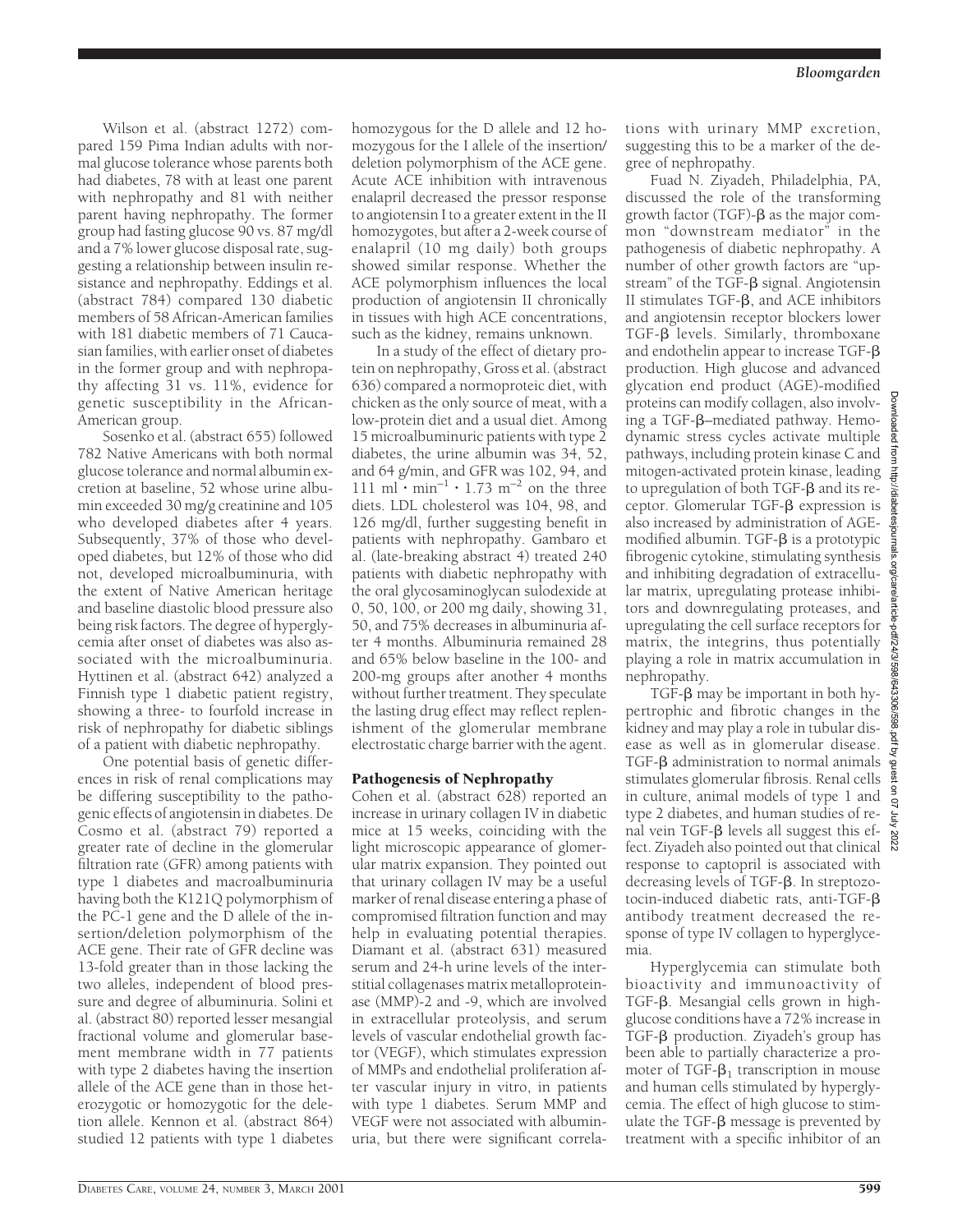enzyme in the mitogen-activated protein kinase pathway, showing the complexity of the signaling pathways involved in TGF- $\beta$  action. Anti-TGF- $\beta$  antibody administration to streptozotocin-induced diabetic mice decreases glomerular hypertrophy and matrix expression, although it is not clear that these severalweek studies are sufficient to demonstrate the role of this factor in diabetic nephropathy. In an 8-week study beginning just after the onset of hyperglycemia, intraperitoneal administration of neutralizing anti-TGF- $\beta$  antibody did not block the upregulation of glomerular TGF- $\beta$  expression or of  $TGF- $\beta$  receptor levels, but$ it did prevent mesangial matrix expansion. Plasma creatinine and creatinine clearance were improved by this treatment as well. Collagen type IV and fibronectin, which were upregulated in the cortex of diabetic controls, were present at normal levels in treated animals.

Ziyadeh concluded that TGF- $\beta$  might be a critical mediator of diabetic nephropathy. Interrupting this system may hold promise for amelioration of diabetic nephropathy. Existing approaches to nephroprotection, including glycemic control, lowering of dietary protein, and administration of ACE inhibitors and angiotensin receptor blockers, may act, at least in part, via inhibition of TGF-b. Antisense oligonucleotides might have advantages over administration of neutralizing antibodies, and receptor blockers or intracellular signaling inhibitors are being sought.

In a study of the pathogenesis of nephropathy, Demaine et al. (abstract 76) analyzed the relationship between complications and the CA dinucleotide repeat polymorphism and the C(–106)T substitution in the promoter region of the aldose reductase gene, showing a specific haplotype present in 33% of those with retinopathy or nephropathy but in only 5% of those without complications. This suggests a role of this enzyme, the first and rate-limiting enzyme of the polyol pathway, in genetic susceptibility to complications. Hodgkinson et al. (abstract 641) reported the 1.1 polymorphism of GLUT1 to be present in 65% of patients with type 1 diabetes and nephropathy but in 42% of those without complications after 20 years. They speculated that functional differences in GLUT1 may modify the availability of glucose for aldose reductase. In a study offering an alternative

explanation, Schaan et al. (abstract 651) showed increased urinary albumin and TGF- $\beta_1$  excretion in streptozotocininduced diabetes in association with an increase in renal cortical GLUT1. They suggested that increased glucose uptake by mesangial cells may potentiate the overexpression of TGF- $\beta_1$ .

Hiragushi et al. (abstract 640) reported elevations in adrenomedullin, a newly discovered vasodilator peptide, in streptozotocin-diabetic rats, with expression shown on renal vessels, glomeruli, and collecting tubules, suggesting a role in glomerular hyperfiltration in early diabetic nephropathy. Purohit and Chin (abstract 649) assessed intrarenal synthesis of fibronectin, a glycoprotein homodimer involved in cell adhesion present in glomerular and tubular extracellular matrix, showing that both a low-protein diet and ACE inhibitor treatment decreased fibronectin mRNA, suggesting a mechanism of their benefit in clinical treatment.

### AGEs and Nephropathy

Helen Vlassara, New York, NY, discussed the interrelationships between AGEs, AGE receptors, and mesangial cells. AGE formation is a ubiquitous process occurring spontaneously in most body proteins and lipids and is accompanied by the production of reactive oxygen species. Serum AGE levels correlate inversely with renal function, and dietary sources of AGEs appear increasingly important, with levels particularly high after ingestion of AGErich foods in patients with renal disease at early as well as late stages. AGE levels correlate with the severity of microvascular complications, and these molecules may be directly pathogenic, showing a tendency to form irreversible protein cross-links and to increase oxidation, particularly of lipids containing free amines. In addition, AGEs have cellular effects, triggering signaling cascades of proinflammatory processes. A number of these effects are mediated through AGE-specific receptors, which play a role both in AGE clearance and in tissue remodeling, but may lead to pathological responses in diabetes and in aging. Vlassara pointed out that receptor-linked endocytic processes leading to the removal of AGEs are better described than the inflammatory events produced by AGEs. The NOD mouse shows increased AGE levels before the development of diabetes, in association with

a specific decrease in expression of AGE receptor-1. Clinical studies of patients with type 1 diabetes with and without complications suggest that the former group also show decreased levels of AGE receptor-1. Epstein-Barr virus–transformed lymphocytes derived from patients with severe complications, who have increased serum and tissue AGE levels, similarly show a decrease in expression of AGE receptor-1, suggesting that deficiency of this receptor, which is involved in AGE removal, represents a specific genetic component to the propensity to complications.

In another series of experiments, Vlassara pointed out that the protein § lysozyme exhibits an 18–amino acid domain that shows AGE binding. Lysozyme-AGE complexes have marked enhancement of uptake and degradation, suggesting a mechanism of clearance. Indeed, AGE-mediated cytokine stimulation decreases in the presence of lysozyme. Studies of treatment with lysozyme in mouse models of type 1 and type 2 diabetes show increased urinary AGE excretion, with a reduction in albuminuria. Lysozyme-type peptides have specificity for a number of reactive AGEs and show high degrees of renal clearance, without evidence of toxicity, suggesting an important approach to therapy. Macrophages transfected to produce human lysozyme show a decrease in AGEpromoted TNF- $\alpha$  production, whereas a lysozyme construct that lacks the AGE binding domain has no effect. Finally, Vlassara reviewed a study of mouse models of type 1 and type 2 diabetes placed on low-AGE diets (eliminating heated products) for a 1-year period. The renal AGE accumulation and laminin- $\beta_1$  and TGF- $\beta_1$ overexpression typically seen in diabetes decreased, with prevention of albuminuria and evidence of advanced nephropathy, suggesting dietary AGEs to be "a major driving motor" of diabetic complications.

Several studies by Vlassara and coworkers gave further information pertaining to food-related AGEs. Koschinsky et al. (abstract 581) showed that AGEs derived from Coca-Cola, Nescafe, and Cacao Sarotti stimulated expression of platelet P-selectin and lysosomal integral membrane protein. Platelet activation may explain a tendency to thrombotic and ischemic events in the postprandial period. Zheng et al. (abstract 662) studied